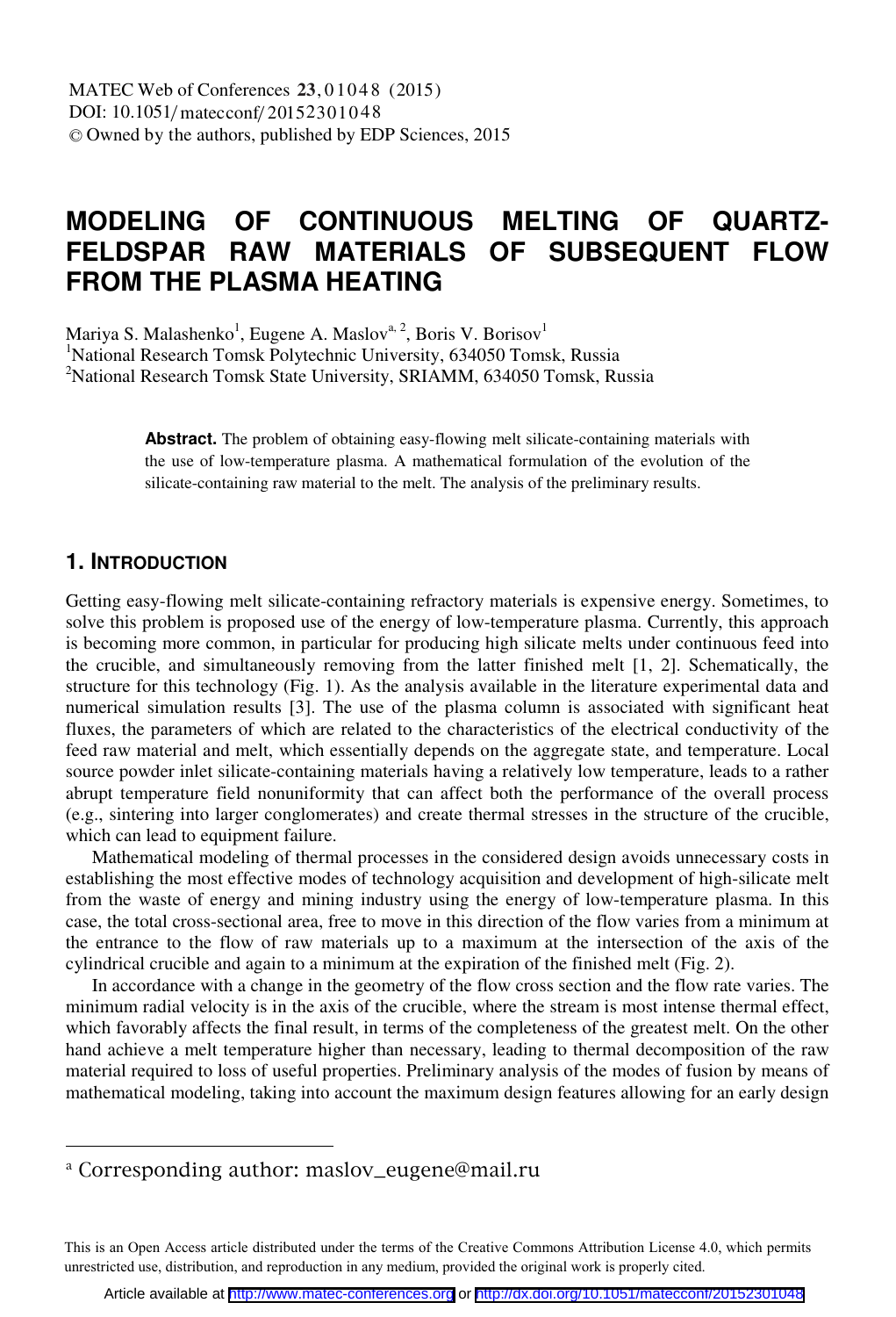stage to choose the most rational modes of loading of raw materials, melt and discharge parameters of the plasma column.



**Figure 1.** Scheme of experimental setup

### **2. TECHNIQUE OF MATHEMATICAL MODELING**

In this paper we consider the problem of particles injecting the melting pot of raw materials to the further advancement of these particles over the area of the flat section of the crucible in a high viscous incompressible flow melt. Particles are injected into a high temperature at an initial flow rate and temperature. The temperature of the injected particles is lower than the temperature of the carrier flow,  $T_p < T_f$ .



**Figure .** Scheme of region the solution. **2**

Melting occurs in the stream when the condition  $Tp = Ts - equality$  of the melting point temperature of the particles. Interaction of the flow with the wall surface is performed by Newton's law (molecular dynamic fluid friction of a smooth surface) [3]. The particles interact with the wall surface of the crucible in operation of sliding friction [4].

As the analysis of the calculation results [2]:

1. the flow is stationary and subsonic substantially laminar,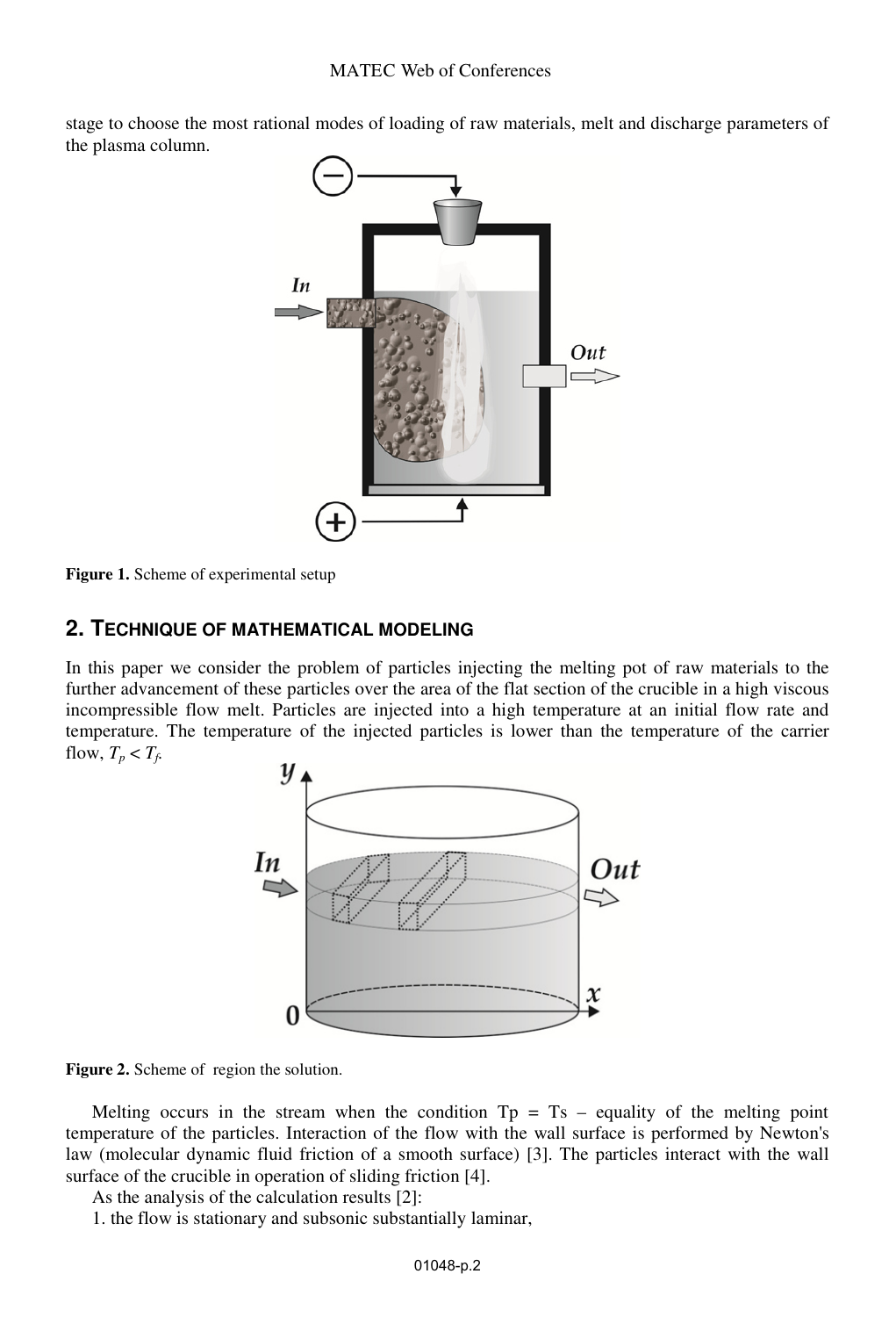#### TSOTR 2015

2. viscous effects can be simulated completely shear stresses in the model of Newton,

3. the density of the raw material feed though varies according to the composition and porosity components sufficiently close to the density of the melt is determined and the same temperature dependence as the melt.

As part of the physical setting for the fluid is described by unsteady equations of motion of the Navier - Stokes equations with the variable area, free for the flow:

$$
\frac{\partial u S_x}{\partial t} + u \frac{\partial u S_x}{\partial x} + v \frac{\partial u S_y}{\partial y} = \frac{\partial}{\partial y} \left( v S_y \frac{\partial u}{\partial y} \right) - \frac{S_x}{\rho} \frac{\partial p}{\partial x},\tag{1}
$$

$$
\frac{\partial vS_y}{\partial t} + u \frac{\partial vS_x}{\partial x} + v \frac{\partial vS_y}{\partial y} = \frac{\partial}{\partial x} \left( vS_y \frac{\partial v}{\partial x} \right) - \frac{S_y}{\rho} \frac{\partial p}{\partial y} - \beta gS_y \tag{2}
$$

Equations (1) and (2) are closed by the continuity equation:

$$
\frac{\partial uS_x}{\partial x} + \frac{\partial vS_y}{\partial y} = 0
$$
 (3)

The flux density is generally a function of temperature and volume fraction of unmelted feedstock:

$$
\rho = \rho(T(t, x, y), r_p),
$$

To determine the pressure field in the approach formulated in [4], after transformations  $(1) - (3)$ obtained by the Poisson equation:

$$
\left(\frac{\partial uS_x}{\partial x}\right)^2 + \left(\frac{\partial vS_x}{\partial x}\right)^2 + \frac{\partial v}{\partial x}\frac{\partial uS_x}{\partial y} + \frac{\partial vS_y}{\partial x}\frac{\partial u}{\partial y} = -\nabla^2 p - gS_y \frac{\partial \beta}{\partial y}
$$
(4)

Evolution unmelted feedstock described by the equation for its volume fraction rp. Simulated moving at the speed of the environment, the local conductive heat flow  $q_k$  and the local volumetric heat from the plasma column  $q<sub>y</sub>$  to the melting temperature  $T<sub>s</sub>$  and the subsequent melting at a constant temperature  $T<sub>s</sub>$  to extinction:

$$
\frac{\partial r_p}{\partial t} + \frac{\partial r_p u}{\partial x} + \frac{\partial r_p v}{\partial y} = -\frac{k_{FV} q_k + q_v}{q_s \rho_p},
$$

where  $q_s$ ,  $p_p$  – respectively, the specific heat of the phase transition (melting), and the average density of the starting material mixture,  $k_{FV}$  – coefficient determining the ratio between the surface and the volume of the starting powder mixture.

Modelling of the thermal field of the crucible is carried out using the energy equation, which allows heat to expended to melt flow of the particles of the starting material at  $r_p > 0$ :

$$
\frac{\partial c_p T}{\partial t} + \frac{\partial c_p u T}{\partial x} + \frac{\partial c_p v T}{\partial y} = \frac{1}{\rho} \left[ \frac{\partial}{\partial x} \left( \lambda \frac{\partial T}{\partial x} \right) + \frac{\partial}{\partial y} \left( \lambda \frac{\partial T}{\partial y} \right) + q_v - q_s \rho_p \frac{\partial r_p}{\partial t} - k_{wv} q_w \right]
$$
(5)

In this equation  $k_{wV}$  - the ratio between the area of cooling and arbitrary volume *V*. Numerical simulation was carried out by setting on the wall of the crucible of constant density of heat loss  $q_w$ , simulating the process of water cooling of the crucible.

On the walls of the channel are defined terms "sticking". On the free surface conditions are set of free slip and adiabatic. In place of the feed given constant flow temperature  $T_{in}$ , considered for irrotational, the longitudinal component of the velocity is constant over the cross section value  $u_{in}$ , the transverse component of the velocity is zero. On the exit surface of the melt from the crucible set "soft" boundary conditions.

## **3. Conclusion**

For the numerical implementation of the described mathematical formulation was applied scheme [5]. Comparative analysis of the results of preliminary calculations and the experimental data obtained show the physical adequacy of the presentation of mathematical models of the process. To calculate